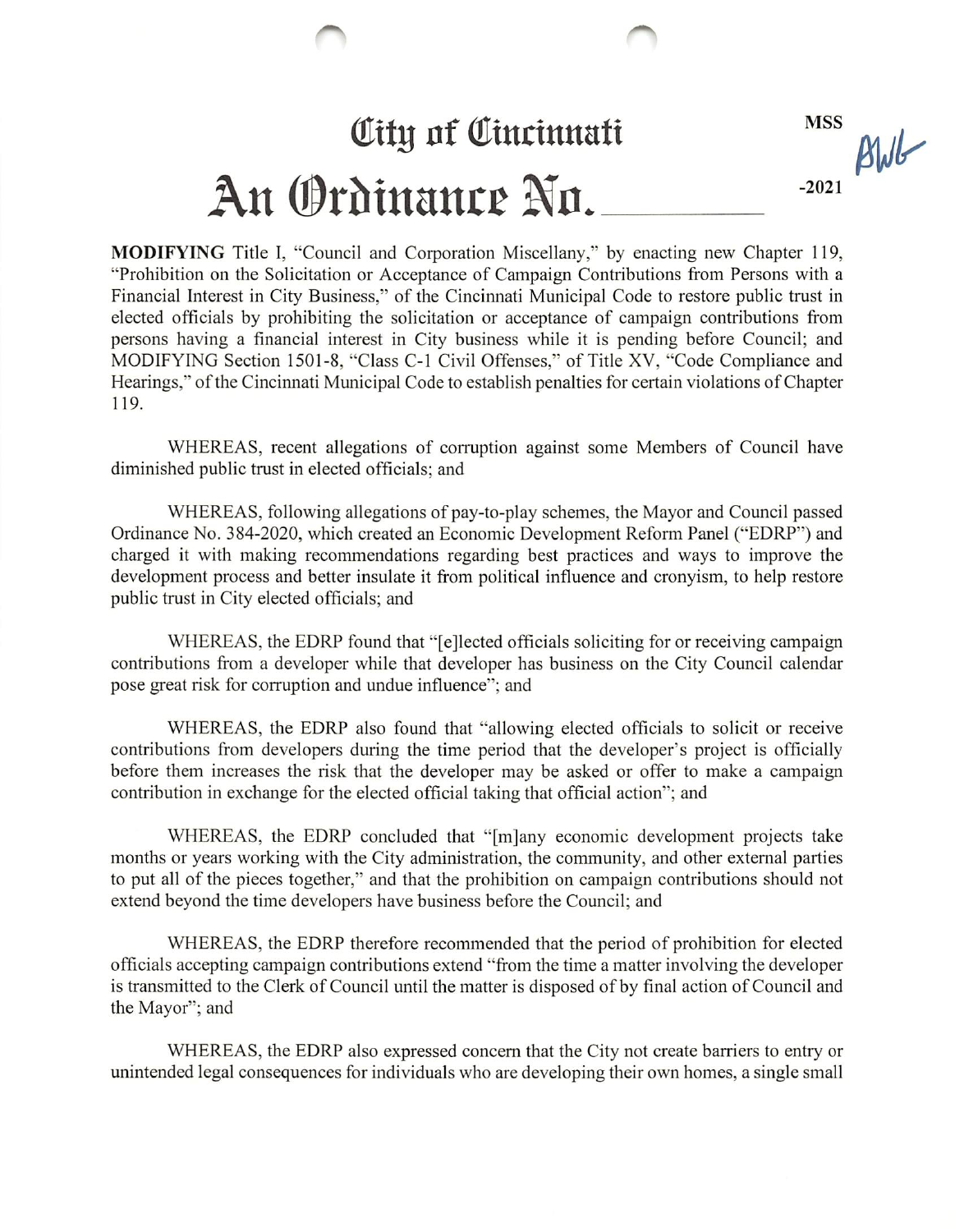project, or small neighborhood projects, especially given the low risk of corruption that such projects pose; and

WHEREAS, making a list of persons and businesses subject to the regulations enacted herein publicly available will promote transparency in campaign finance; and

WHEREAS, prohibiting the acceptance of campaign contributions from such persons and businesses will help ensure that Council decisions regarding development projects and major contracts are not influenced by campaign contributions; and

WHEREAS, Council intends that the requirements of this new Chapter 119 shall take effect only after Council has appropriated fimding for this purpose, after the City Administration has established the required enforcement structure, and after the City Manager has promulgated regulations required under this Chapter; now, therefore,

BE IT ORDAINED by the Council of the City of Cincinnati, State of Ohio:

Section 1. That new Chapter 119, "Prohibition on the Solicitation or Acceptance of

Campaign Contributions from Persons with a Financial Interest in City Business," of Title I,

"Council and Corporation Miscellany," of the Cincinnati Municipal Code, is hereby enacted as

follows:

Sec. 119-1. - Definitions.

For purposes of this chapter, the words and phrases shall have the meanings ascribed to them in Title 35, Elections, of the Ohio Revised Code, unless another meaning is ascribed to them in this chapter.

Sec. 119-1-A. - Applicant

"Applicant" means a person or entity who requests or applies for city business.

Sec. 119-1-Cl. - Campaign.

"Campaign" means the mayor, each member of council, and their agents, including their campaign committees and associated political action committees.

Sec. 119-1-C2. - City Business.

"City business" means requests or applications for the following items requiring approval by council: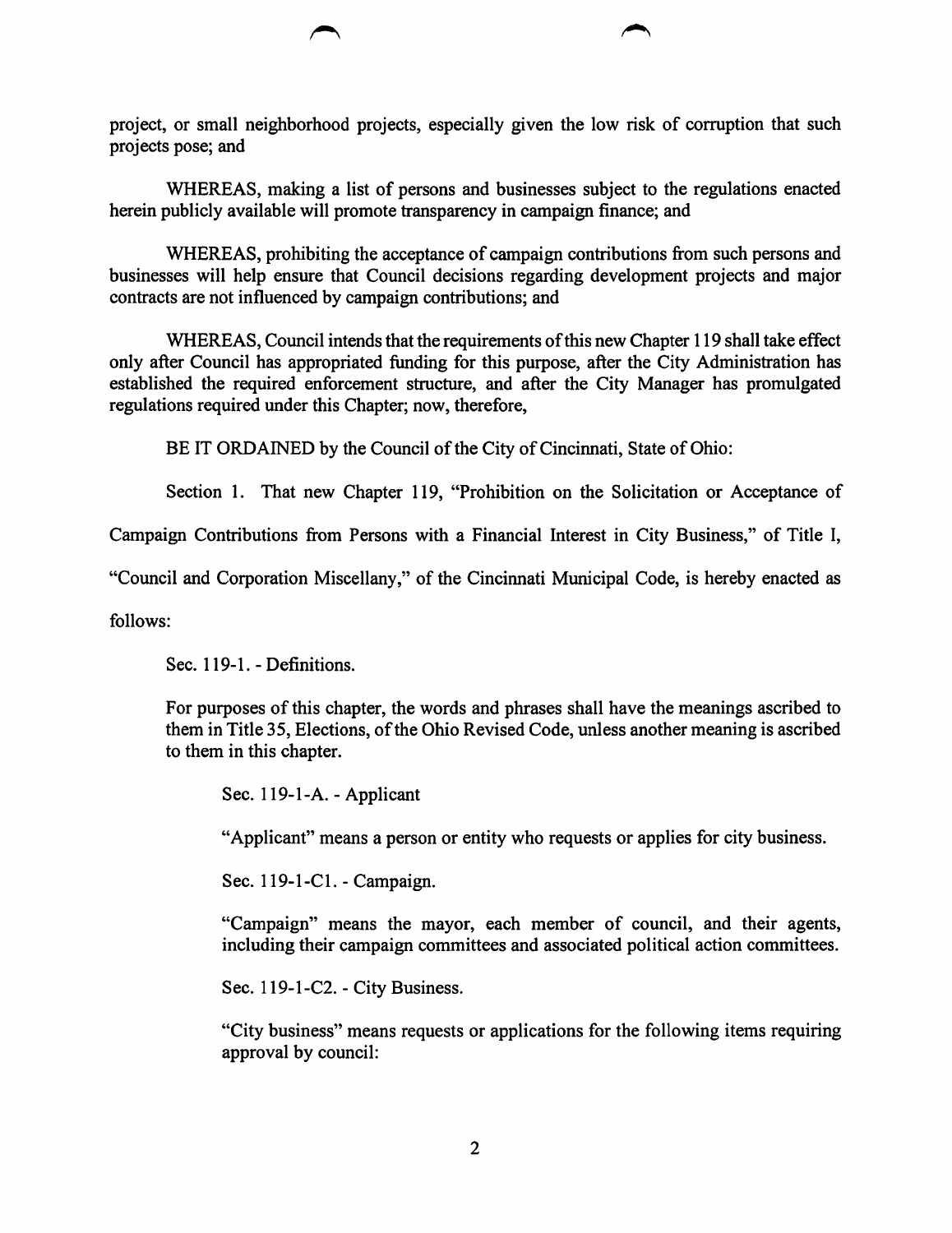- (a) development incentives, including loans and tax incentives, with an estimated potential value of \$100,000 or more per year;
- (b) sales of city property with an estimated fair market value of \$200,000 or more;
- (c) zoning changes;

Sec. 119-1-C3. - City Business List.

"City business list" means the list or data set published online by the administration specifying the names of the financially interested persons from whom campaigns may not accept campaign contributions under this chapter.

Sec. 119-1-F. - Financially Interested Person.

"Financially interested person" means a person who has a financial interest in city business as defined by this section.

- (a) If the applicant for city business is an individual, it means the applicant and the spouse of the applicant.
- (b) If the applicant for city business is an entity, such as a limited liability company, corporation, partnership, trust, or unincorporated association, it means
	- (1) the entity itself;
	- (2) the owners, members, or partners of such entity and their spouses, provided that such owner, member, or partner owns or controls twenty percent or more of the entity; and
	- (3) the directors and principal officers of such entity and their spouses.

Sec. 119-1-S.-Solicit.

"Solicit" means to ask for, request, seek, or try to obtain something of value from another, whether directly or indirectly. For the purposes of this chapter, it does not include mass communications or speeches, so long as such communications or speeches are to fifty or more people.

Sec. 119-3. - Prohibition on Solicitation or Acceptance of Campaign Contributions.

(a) Campaigns are prohibited from accepting a campaign contribution made by a financially interested person during the period prescribed in section 119-3(c). For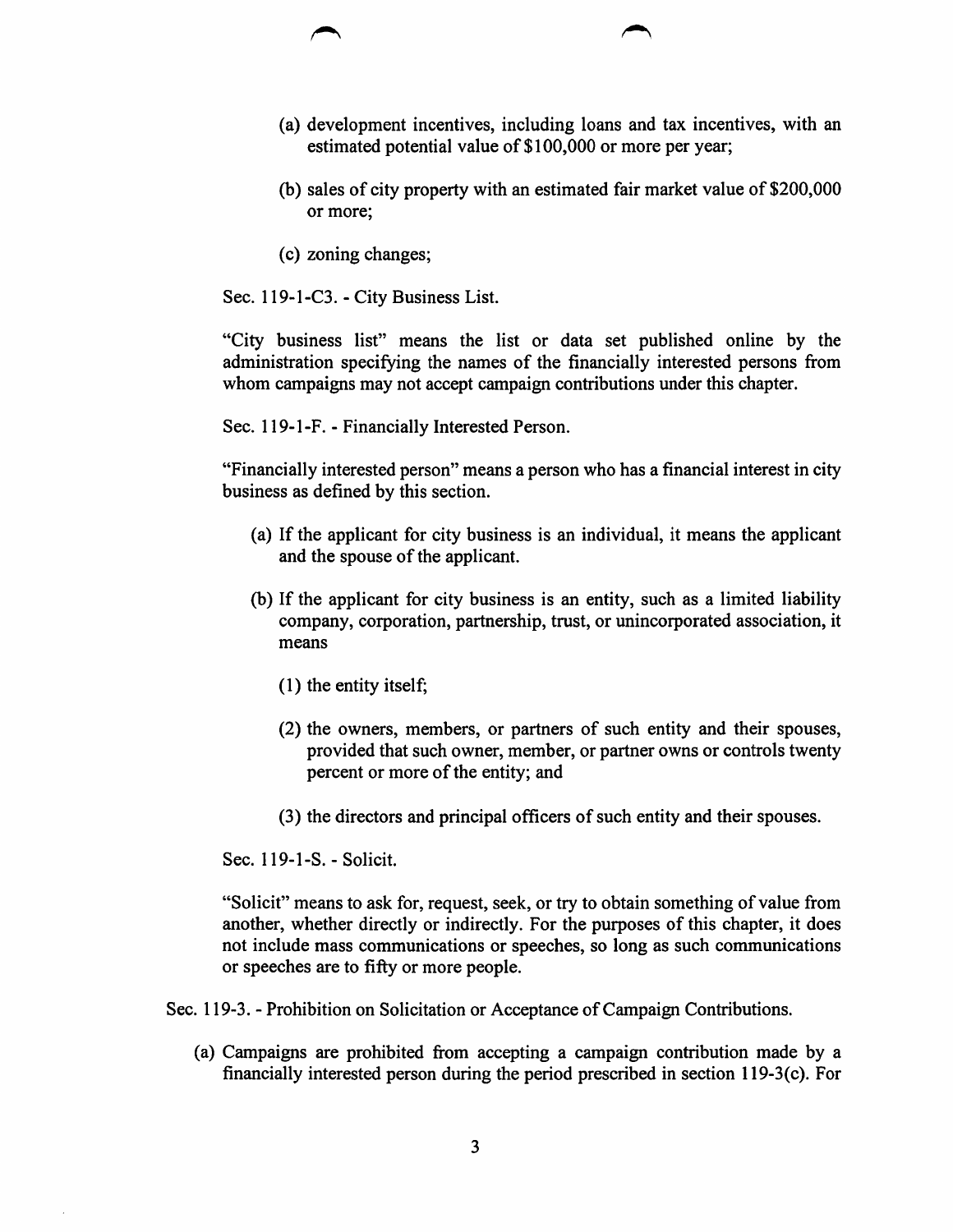purposes of this section a campaign contribution has not been accepted if it is disposed of in accordance with the requirements of section 119-5.

- (b) Campaigns are prohibited from soliciting a campaign contribution from a financially interested person during the period prescribed in section 119-3(c).
- (c) The prohibition on solicitation or acceptance of a campaign contribution from a financially interested person shall commence on the day any ordinance regarding the city business is filed with the clerk of council and shall continue until final legislative action regarding the ordinance is complete, such as by a final vote or veto.

Sec. 119-5. - Timing and Manner of Disposal of Prohibited Contributions.

- (a) A campaign shall dispose of a prohibited campaign contribution from a financially interested person within the following time period:
	- (1) If the financially interested person was on the city business list at the time the campaign received the campaign contribution, then the campaign must dispose of the prohibited contribution no later than two calendar weeks from the day on which the contribution was received, excluding the day on which it was received.
	- (2) If the financially interested person was not on the city business list at the time the campaign received the campaign contribution, then the campaign must dispose of the prohibited contribution no later than two calendar weeks, excluding the day on which it was received, from the sooner of:
		- (A) the day the financially interested person is subsequently placed on the city business list; or
		- (B) the day the campaign receives notice from the administration that the contributor is a financially interested person under this chapter.
- (b) To dispose of a prohibited campaign contribution, the campaign shall first attempt to return or refund the contribution to the financially interested person. If the financially interested person does not accept the refund or return or if the contributor does not respond to the campaign, then the campaign shall dispose of the prohibited contribution by donating an amount equal to the contribution to a corporation that is exempt from federal income taxation under subsection 501(a) and described in subsection 501(c) of the Intemal Revenue Code. The campaign shall report all campaign contributions required to be disposed of under this section in its next campaign finance report that is required by Article XIII, Section 2.a of the Charter.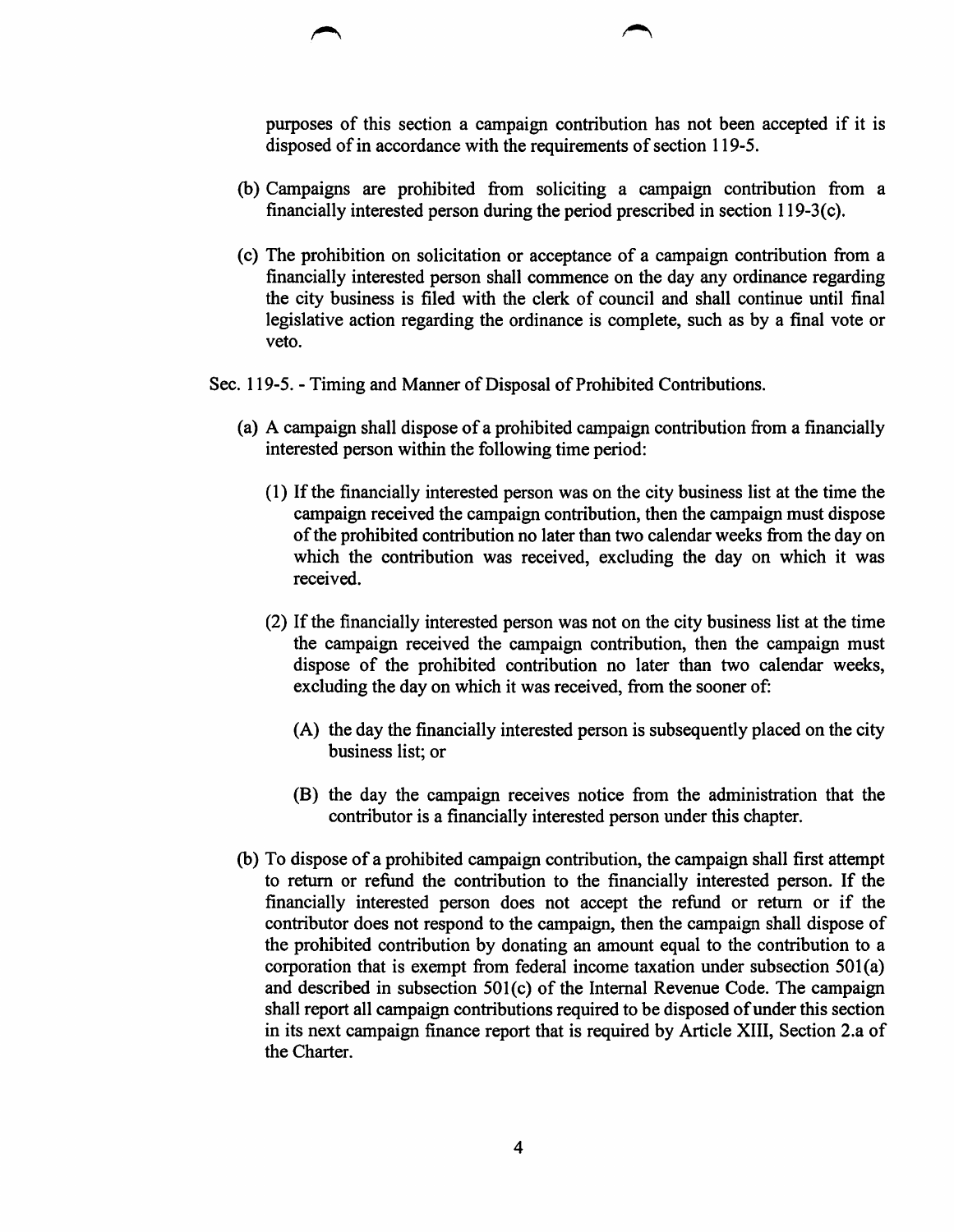Sec. 119-7. - Reporting of Financially Interested Persons.

- (a) Upon application for city business, an applicant must furnish accurate, truthful, and complete information to the city administration, in a form required by the city administration, identifying the financially interested persons associated with the application or request for city business. Applicants shall promptly update such information if it changes during the period prescribed by section 119-3(c).
- (b) The city administration shall make available to the public a list of financially interested persons through publication of the city business list on the city's website, to be updated at least weekly in accordance with section 119-3(c).
- (c) The city manager is authorized to establish procedures, rules, and regulations to implement the requirements of this section.

Sec. 119-9. - Enforcement.

- (a) The Cincinnati elections commission is authorized to impose civil fines for violations of Section 119-3(a) upon prior notice to the campaign and an opportunity to be heard. The commission shall refer such civil fines to the appropriate city agency for collection.
- (b) The city administration shall notify the city solicitor of any whistleblower or other complaint received that alleges that a campaign has solicited a contribution from a financially interested person in violation of this chapter. The solicitor or the solicitor's designee shall investigate each allegation of wrongful solicitation and shall file a communication with the clerk of council setting forth the findings of the investigation.

Sec. 119-11. – Start of Implementation; Appropriations.

The requirements and prohibitions of this Chapter shall not take effect until Council appropriates funding for the purpose of establishing the administrative staffing and enforcement needs imposed by this Chapter. After such appropriation, and upon setting up the administrative processes necessary to implement this Chapter, the City Manager is authorized to establish the starting date for enforcement of the prohibitions established in this Chapter, which date shall be no sooner than 30 days after the city manager promulgates the procedures and rules required under section 119-7(c). A copy of the procedures and rules shall be provided to Council upon promulgation and, again, at such time as the rules may be amended.

Sec. 119-99. - Penalties.

(a) Violation of section 119-3(a) or 119-7(a) is a Class C-1 civil offense.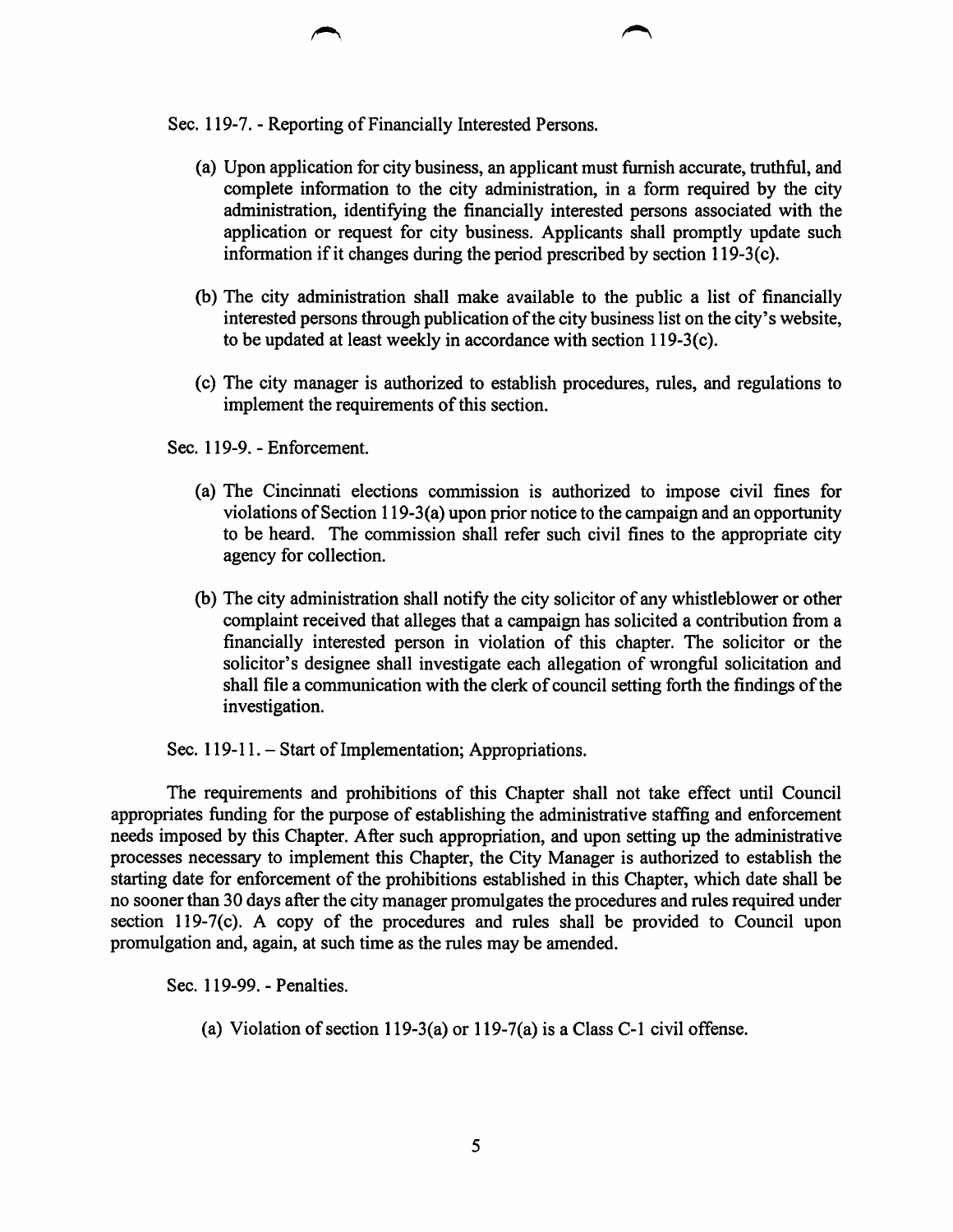Section 2. That Section 1501-8, "Class C-1 Civil Offenses," of Title XV, "Code

Compliance and Hearings," of the Cincinnati Municipal Code is hereby amended as follows:

Sec. 1501-8. - Class C1 Civil Offenses.

A person who violates a standard of conduct set forth in a provision of the Cincinnati Municipal Code listed below is liable for the civil fine specified in Section 1501-99 for a Class C1 Civil Offense. If the provision is listed under paragraph (a) below, the otherwise applicable civil fine is reduced by 50% if the person charged shows in accordance with Section 1501-15 that the violation has been corrected. Except that, for occupied property that is in violation of Section 731-3(a), the otherwise applicable civil fine is reduced by 100% if the owner charged shows in accordance with Section 1501-15 that the violation has been corrected and that the owner has not previously received notice of a violation under Section 731-3 at the occupied property. If the provision is listed under paragraphs (a), (b), or (c) below, and if a person has previously been found to have violated the same provision of the Cincinnati Municipal Code within one year, that person may be charged as a second offender and on being found to have committed a second or subsequent offense is liable for the civil fine for the subsequent offense provided below, the amount of which fine is specified in Section 1501-99 and is not subject to reduction for correction of the violation. If the provision is listed under paragraph (d) below, and if a person has previously been found to have violated the same provision of the Cincinnati Municipal Code within two years, that person may be charged as a second offender and on being found to have committed a second or subsequent offense is liable for the civil fine for the subsequent offense provided below, the amount of which fine is specified in Section 1501-99 and is not subject to reduction for correction of the violation. If the provision is listed under paragraph (e) below, the otherwise applicable civil fine is reduced by 100% if the person charged shows in accordance with Section 1501-15 and the rules and regulations of the board of health that the violation has been corrected and that the owner has not previously received notice of a violation under Section 609-9. If the provision is listed under paragraph (e) below, and if a person has previously been found to have violated the same provision of the Cincinnati Municipal Code within two years, that person may be charged as a second offender and on being found to have committed a second or subsequent offense is liable for the civil fine for the subsequent offense provided below, the amount of which fine is specified in Section 1501-99 and is not subject to reduction for correction of the violation.

(a) Class C1 Civil Offenses With Civil Fines Subject to 50% Reduction for Correction of Violation:

|     |            |                                          | Civil Fine for            |
|-----|------------|------------------------------------------|---------------------------|
|     |            |                                          | <b>Subsequent Offense</b> |
|     | 8 714-11   | Duty to Keep Sidewalks Free of Litter    | Class D                   |
| (2) | $§ 714-35$ | Litter on Occupied or Unoccupied Private | Class <sub>C1</sub>       |
|     |            | Property                                 |                           |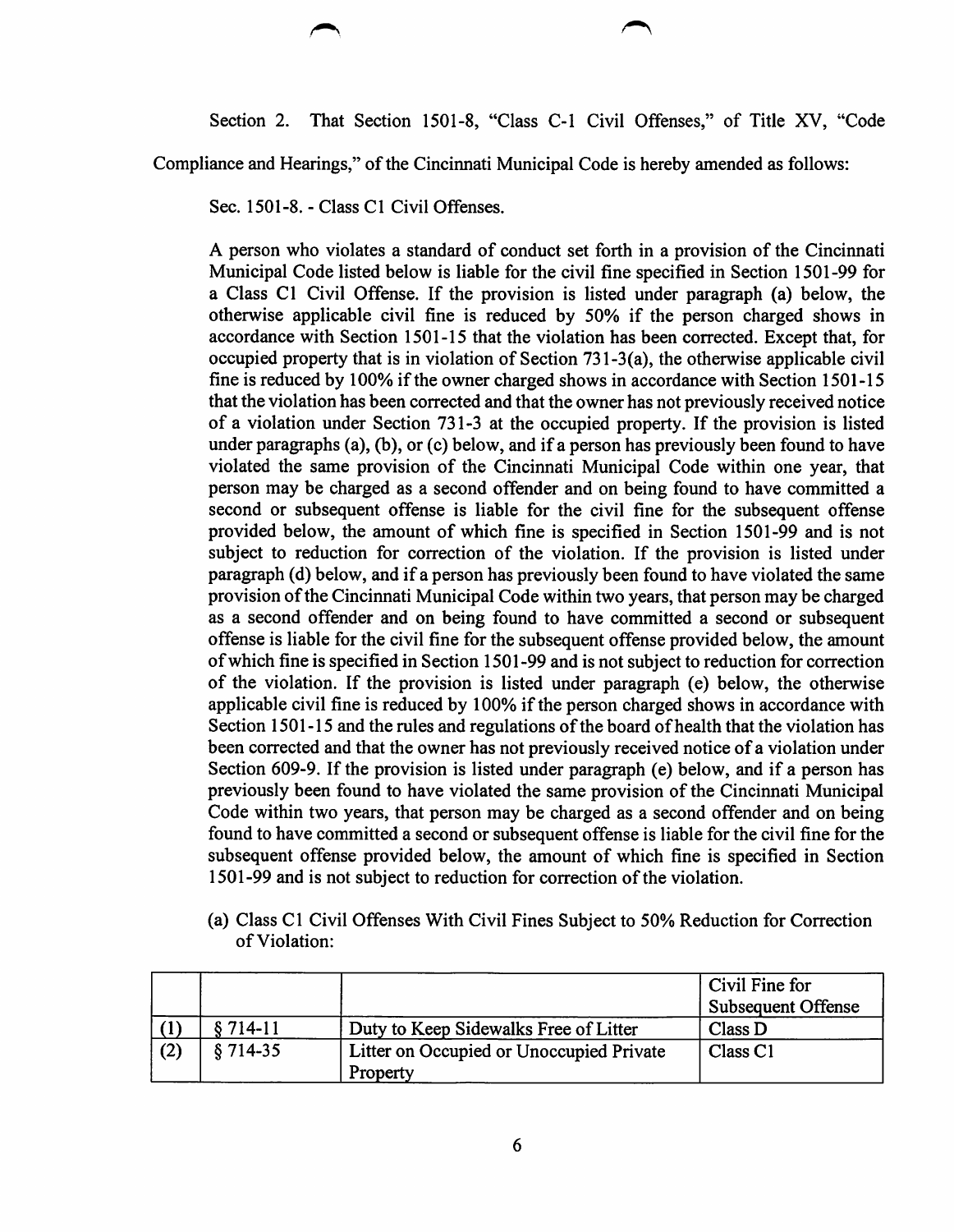| $\mid$ (3)  | $$714-37$   | Owner or Person in Control to Maintain    | Class <sub>C1</sub> |
|-------------|-------------|-------------------------------------------|---------------------|
|             |             | Premises Free of Litter                   |                     |
| (4)         | §714-39     | Litter on Vacant Lots                     | Class <sub>C1</sub> |
| (5)         | $§ 731-3$   | Height Restrictions on Unoccupied Private | Class <sub>C1</sub> |
|             |             | Property (grass and weed control)         |                     |
| (6)         | Chapter 313 | Outdoor Advertising Sign Excise Tax       | Class <sub>C1</sub> |
| $\vert$ (7) | Chapter 315 | Short Term Rental Excise Tax              | Class <sub>C1</sub> |

(b) Class C1 Civil Offenses With Civil Fines Subject to 100% Reduction for Correction of Violation and a One-Year Period for a Subsequent Offense:

|          |                                                | Civil Fine for<br><b>Subsequent Offense</b> |
|----------|------------------------------------------------|---------------------------------------------|
| $$731-3$ | <b>Height Restrictions on Occupied Private</b> | Class <sub>C1</sub>                         |
|          | Property (grass and weed control; reduction    |                                             |
|          | for first-time offenders only)                 |                                             |

(c) Class C1 Civil Offenses With Civil Fines Not Subject to 50% Reduction for Correction of Violation and a One-Year Period for a Subsequent Offense:

|                   |             |                                                                                                                | Civil Fine for<br><b>Subsequent Offense</b> |
|-------------------|-------------|----------------------------------------------------------------------------------------------------------------|---------------------------------------------|
| (1)               | $$714-15$   | Truck and Vehicle Loads Causing Litter or<br><b>Scattering Debris</b>                                          | Class D                                     |
| $\left( 2\right)$ | $$119-3(a)$ | Acceptance or Retention of a Contribution<br>from a Financially Interested Person with<br><b>City Business</b> | $Class C-1$                                 |
| $\left( 3\right)$ | $$119-7(a)$ | Failure to Report Financially Interested<br>Persons                                                            | Class C-1                                   |

(d) Class C1 Civil Offenses With Civil Fines Not Subject to 50% Reduction for Correction of Violation, and a Two-Year Period for a Subsequent Offense:

|     |             |                                                                               | Civil Fine for<br><b>Subsequent Offense</b> |
|-----|-------------|-------------------------------------------------------------------------------|---------------------------------------------|
| (1) | $$609-3$    | Sale of Tobacco Products to Those Under<br>Twenty-One Years of Age Prohibited | Class E                                     |
| (2) | $$1601-57$  | <b>Enforcement of Emergency Orders</b>                                        | Class D                                     |
| (3) | $1601 - 59$ | <b>Enforcement of Health Orders</b>                                           | Class D                                     |